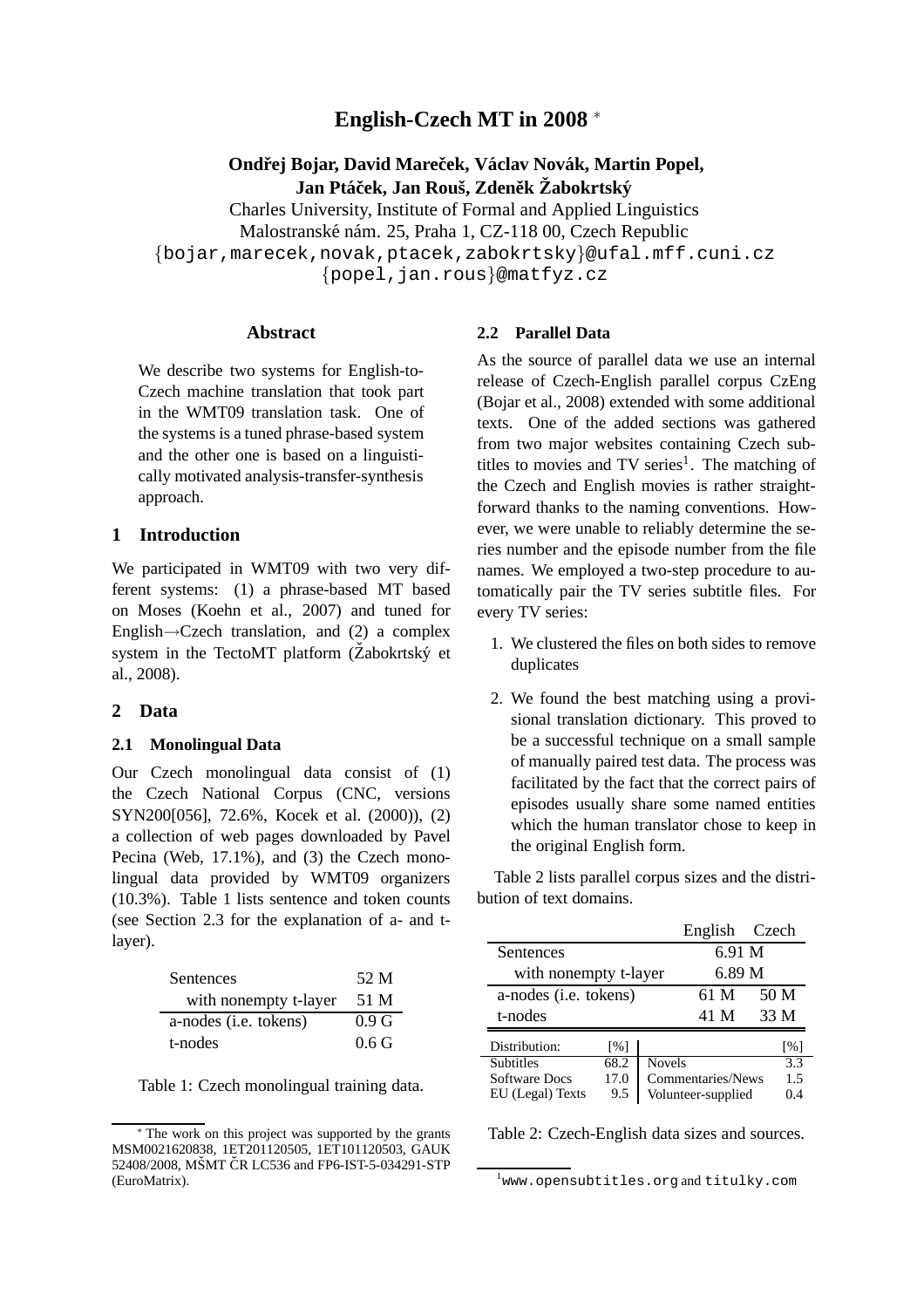## **2.3 Data Preprocessing using TectoMT platform: Analysis and Alignment**

As we believe that various kinds of linguistically relevant information might be helpful in MT, we performed automatic analysis of the data. The data were analyzed using the layered annotation scheme of the Prague Dependency Treebank 2.0 (PDT 2.0, Hajič and others  $(2006)$ ), i.e. we used three layers of sentence representation: morphological layer, surface-syntax layer (called analytical (a-) layer), and deep-syntax layer (called tectogrammatical (t-) layer).

The analysis was implemented using TectoMT,  $(Zabokrtský et al., 2008)$ . TectoMT is a highly modular software framework aimed at creating MT systems (focused, but by far not limited to translation using tectogrammatical transfer) and other NLP applications. Numerous existing NLP tools such as taggers, parsers, and named entity recognizers are already integrated in TectoMT, especially for (but again, not limited to) English and Czech.

During the analysis of the large Czech monolingual data, we used Jan Hajič's Czech tagger shipped with PDT 2.0, Maximum Spanning Tree parser (McDonald et al., 2005) with optimized set of features as described in Novák and Žabokrtský (2007), and a tool for assigning functors (semantic roles) from Klimeš (2006), and numerous other components of our own (e.g. for conversion of analytical trees into tectogrammatical ones).

In the parallel data, we analyzed the Czech side using more or less the same scenario as used for the monolingual data. English sentences were analyzed using (among other tools) Morce tagger Spoustová et al. (2007) and Maximum Spanning Tree parser.<sup>2</sup>

The resulting deep syntactic (tectogrammatical) Czech and English trees are then aligned using Taligner—a feature based greedy algorithm implemented for this purpose (Mareček et al., 2008). Taligner finds corresponding nodes between the two given trees and links them. For deciding whether to link two nodes or not, T-aligner makes use of a bilingual lexicon of tectogrammatical lemmas, morphosyntactic similarities between the two candidate nodes, their positions in the trees and other similarities between their parent/child nodes. It also uses word alignment generated from surface shapes of sentences by GIZA++ tool, Och and Ney (2003). We use acquired aligned tectogrammatical trees for training some models for the transfer.

As analysis of such amounts of data is obviously computationally very demanding, we run it in parallel using Sun Grid Engine<sup>3</sup> cluster of 40 4-CPU computers. For this purpose, we implemented a rather generic tool that submits any TectoMT pipeline to the cluster.

## **3 Factored Phrase-Based MT**

We essentially repeat our experiments from last year (Bojar and Hajič, 2008): GIZA++ alignments<sup>4</sup> on a-layer lemmas (a-layer nodes correspond 1-1 to surface tokens), symmetrized using grow-diag-final (no -and) heuristic<sup>5</sup>.

Probably due to the domain difference (the test set is news), including Subtitles in the parallel data and Web in the monolingual data did not bring any improvement that would justify the additional performance costs. For most of the phrase-based experiments, we thus used only 2.2M parallel sentences (27M Czech and 32M English tokens) and 43M Czech sentences (694 M tokens).

In Table 3 below, we report the scores for the following setups selected from about 50 experiments we ran in total:

- **Moses T** is a simple phrase-based translation (T) with no additional factors. The translation is performed on truecased word forms (i.e. sentence capitalization removed unless the first word seems to be a name). The 4-gram language model is based on the 43M sentences.
- **Moses T+C** is a factored setup with form-to-form translation (T) and target-side morphological coherence check following Bojar and Hajič (2008). The setup uses two language models: 4-grams of word forms and 7-grams of morphological tags.
- **Moses T+C+C&T+T+G 84k** is a setup desirable from the linguistic point of view. Two independent translation paths are used: (1) form→form translation with two target-side checks (lemma and tag generated from the target-side form) as a fine-grained baseline

 ${}^{2}$ In some previous experiments (e.g. Žabokrtský et al. (2008)), we used phrase-structure parser Collins (1999) with subsequent constituency-dependency conversion.

 $3$ http://gridengine.sunsource.net/

<sup>&</sup>lt;sup>4</sup>Default settings, IBM models and iterations:  $1<sup>5</sup>3<sup>3</sup>4<sup>3</sup>$ .

 ${}^{5}$ Later, we found out that the grow-diag-final-and heuristic provides insignificantly superior results.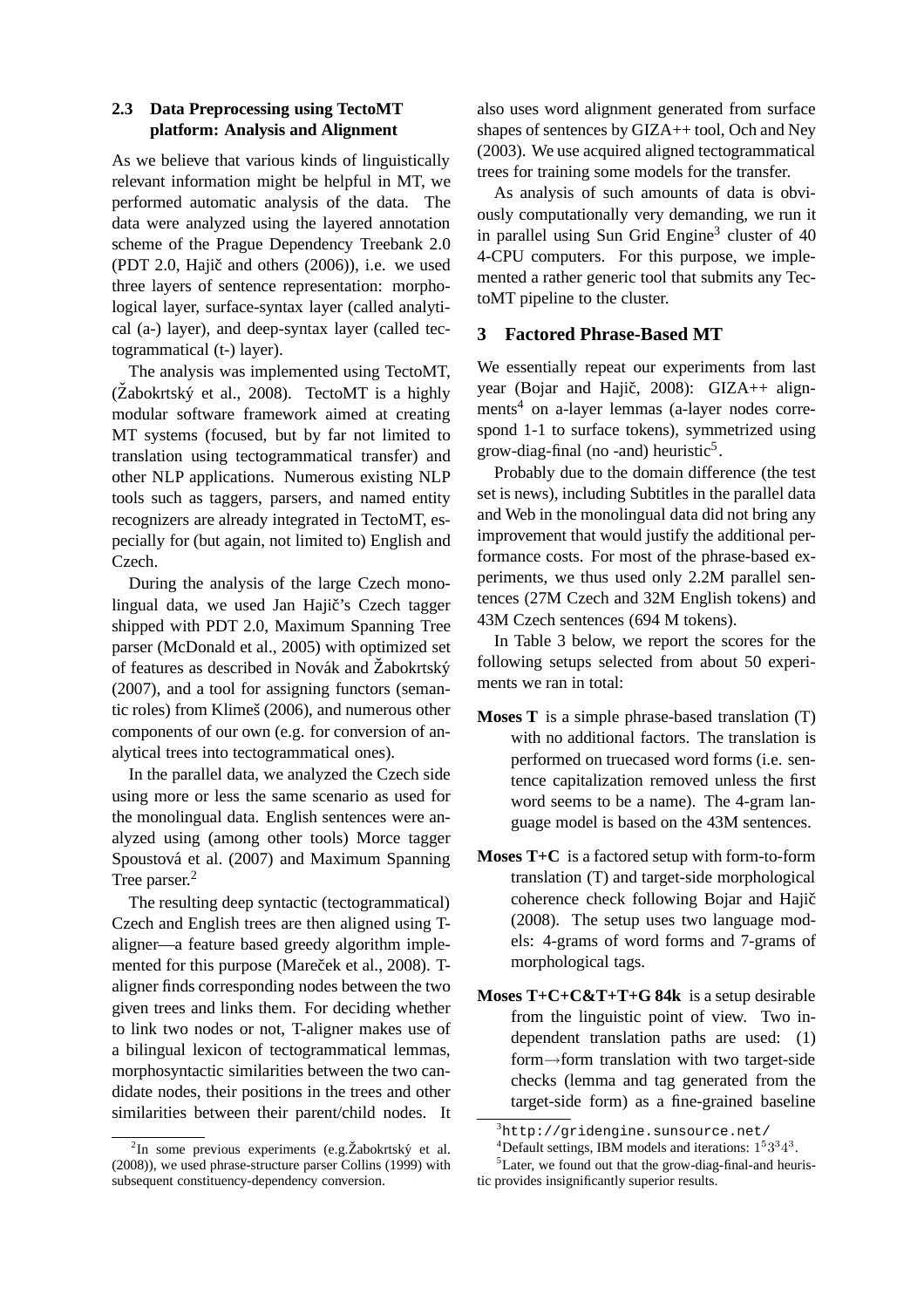with the option to resort to  $(2)$  an independent translation of lemma→lemma and tag→tag finished by a generation step that combines target-side lemma and tag to produce the final target-side form.

We use three language models in this setup (3-grams of forms, 3-grams of lemmas, and 10-grams of tags).

Due to the increased complexity of the setup, we were able to train this model on 84k parallel sentences only (the Commentaries section) and we use the target-side of this small training data for language models, too.

For all the setups we perform standard MERT training on the provided development set.<sup>6</sup>

# **4 Translation Setup Based on Tectogrammatical Transfer**

In this translation experiment, we follow the traditional analysis-transfer-synthesis approach, using the set of PDT 2.0 layers: we analyze the input English sentence up to the tectogrammatical layer (through the morphological and analytical ones), then perform the tectogrammatical transfer, and then synthesize the target Czech sentence from its tectogrammatical representation. The whole procedure consists of about 80 steps, so the following description is necessarily very high level.

## **4.1 Analysis**

Each sentence is tokenized (roughly according to the Penn Treebank conventions), tagged by the English version of the Morce tagger Spoustová et al. (2007), and lemmatized by our lemmatizer. Then the dependency parser (McDonald et al., 2005) is applied. Then the analytical trees resulting from the parser are converted to the tectogrammatical ones (i.e. functional words are removed, only morphologically indispensable categories are left with the nodes using a sequence of heuristic procedures). Unlike in PDT 2.0, the information about the original syntactic form is stored with each tnode (values such as  $v:$  inf for an infinitive verb form, v:since+fin for the head of a subordinate clause of a certain type, adj:attr for an adjective in attribute position,  $n:$  for + $X$  for a given prepositional group are distinguished).

One of the steps in the analysis of English is named entity recognition using Stanford Named Entity Recognizer (Finkel et al., 2005). The nodes in the English t-layer are grouped according to the detected named entities and they are assigned the type of entity (location, person, or organization). This information is preserved in the transfer of the deep English trees to the deep Czech trees to allow for the appropriate capitalization of the Czech translation.

## **4.2 Transfer**

The transfer phase consists of the following steps:

- Initiate the target-side (Czech) t-trees simply by "cloning" the source-side (English) ttrees. Subsequent steps usually iterate over all t-nodes. In the following, we denote a source-side t-node as *S* and the corresponding target-side node as *T*.
- Translate formemes using two probabilistic dictionaries (p(*T.formeme*|*S.formeme*, *S.parent.lemma*) and p(*T.formeme*|*S.formeme*)) and a few manual rules. The formeme translation probability estimates were extracted from a part of the parallel data mentioned above.
- Translate lemmas using a probabilistic dictionary (p(*T.lemma*|*S.lemma*)) and a few rules that ensure compatibility with the previously chosen formeme. Again, this probabilistic dictionary was obtained using the aligned tectogrammatical trees from the parallel corpus.
- Fill the grammatemes (deep-syntactic equivalent of morphological categories) *gender* (for denotative nouns) and *aspect* (for verbs) according to the chosen lemma. We also fix grammateme values where the English-Czech grammateme correspondence is nontrivial (e.g. if an English gerund expression is translated to Czech as a subordinating clause, the *tense* grammateme has to be filled). However, the transfer of grammatemes is definitely much easier task than the transfer of formemes and lemmas.

## **4.3 Synthesis**

The transfer step yields an abstract deep syntactico-semantical tree structure. Firstly,

<sup>6</sup>We used the full development set of 2k sentences for "Moses T" and a subset of 1k sentences for the other two setups due to time constraints.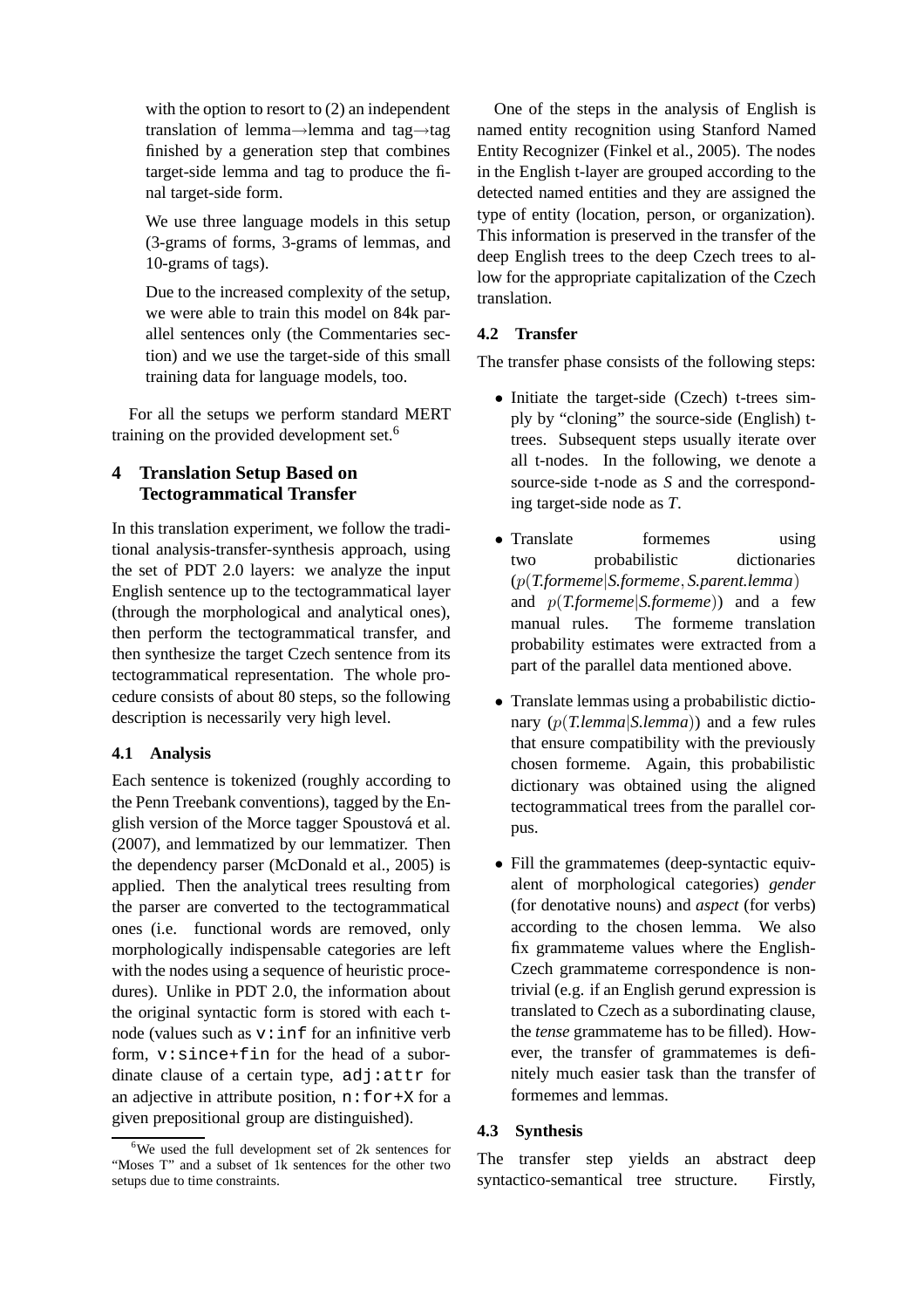we derive surface morphological categories from their deep counterparts taking care of their agreement where appropriate and we also remove personal pronouns in subject positions (because Czech is a pro-drop language).

To arrive at the surface tree structure, auxiliary nodes of several types are added, including (1) reflexive particles, (2) prepositions, (3) subordinating conjunctions, (4) modal verbs, (5) verbal auxiliaries, and (6) punctuation nodes. Also, grammar-based node ordering changes (implemented by rules) are performed: e.g. if an English possessive attribute is translated using Czech genitive, it is shifted into post-modification position.

After finishing the inflection of nouns, verbs, adjectives and adverbs (according to the values of morphological categories derived from agreement etc.), prepositions may need to be vocalized: the vowel *-e* or *-u* is attached to the preposition if the pronunciation of prepositional group would be difficult otherwise.

After the capitalization of the beginning of each sentence (and each named entity instance), we obtain the final translation by flattening the surface tree.

### **4.4 Preliminary Error Analysis**

According to our observations most errors happen during the transfer of lemmas and formemes. Usually, there are acceptable translations of lemma and formeme in respective n-best lists but we fail to choose the best one. The scenario described in Section 4.2 uses quite a primitive transfer algorithm where formemes and lemmas are translated separately in two steps. We hope that big improvements could be achieved with more sophisticated algorithms (optimizing the probability of the whole tree) and smoothed probabilistic models (such as p(*T.lemma*|*S.lemma*, *T.parent.lemma*) and p(*T.formeme*|*S.formeme*, *T.lemma*, *T.parent.lemma*)). Other common errors include:

- Analysis: parsing (especially coordinations are problematic with McDonald's parser).
- Transfer: the translation of idioms and collocations, including named entities. In these cases, the classical transfer at the t-layer is not appropriate and utilization of some phrase-based MT would help.
- Synthesis: reflexive particles, word order.

### **5 Experimental Results and Discussion**

Table 3 reports lowercase BLEU and NIST scores and preliminary manual ranks of our submissions in contrast with other systems participating in English→Czech translation, as evaluated on the official WMT09 unseen test set. Note that automatic metrics are known to correlate quite poorly with human judgements, see the best ranking but "lower scoring" PC Translator this year and also in Callison-Burch et al. (2008).

| System                      | <b>BLEU</b> | <b>NIST</b> | Rank       |
|-----------------------------|-------------|-------------|------------|
| Moses T                     | 14.24       | 5.175       | $-3.02(4)$ |
| Moses $T+C$                 | 13.86       | 5.110       |            |
| Google                      | 13.59       | 4.964       | $-2.82(3)$ |
| U. of Edinburgh             | 13.55       | 5.039       | $-3.24(5)$ |
| Moses T+C+C&T+T+G 84k 10.01 |             | 4.360       |            |
| Eurotran XP                 | 09.51       | 4.381       | $-2.81(2)$ |
| <b>PC</b> Translator        | 09.42       | 4.335       | $-2.77(1)$ |
| <b>TectoMT</b>              | 07.29       | 4.173       | $-3.35(6)$ |

Table 3: Automatic scores and preliminary human rank for English→Czech translation. Systems in italics are provided for comparison only. Best results in bold.

Unfortunately, this preliminary evaluation suggests that simpler models perform better, partly because it is easier to tune them properly both from computational point of view (e.g. MERT not stable and prone to overfitting with more features<sup>7</sup>), as well as from software engineering point of view (debugging of complex pipelines of tools is demanding). Moreover, simpler models run faster: "Moses T" with 12 sents/minute is 4.6 times faster than "Moses T+C". (Note that we have not tuned either of the models for speed.)

While "Moses T" is probably nearly identical setup as Google and Univ. of Edinburgh use, the knowledge of correct language-dependent tokenization and the use of relatively high quality large language model data seems to bring moderate improvements.

## **6 Conclusion**

We described our experiments with a complex linguistically motivated translation system and various (again linguistically-motivated) setups of factored phrase-based translation. An automatic evaluation seems to suggest that simpler is better, but we are well aware that a reliable judgement comes only from human annotators.

 $7$ For "Moses T+C+C&T+T+G", we observed BLEU scores on the test set varying by up to five points absolute for various weight settings yielding nearly identical dev set scores.